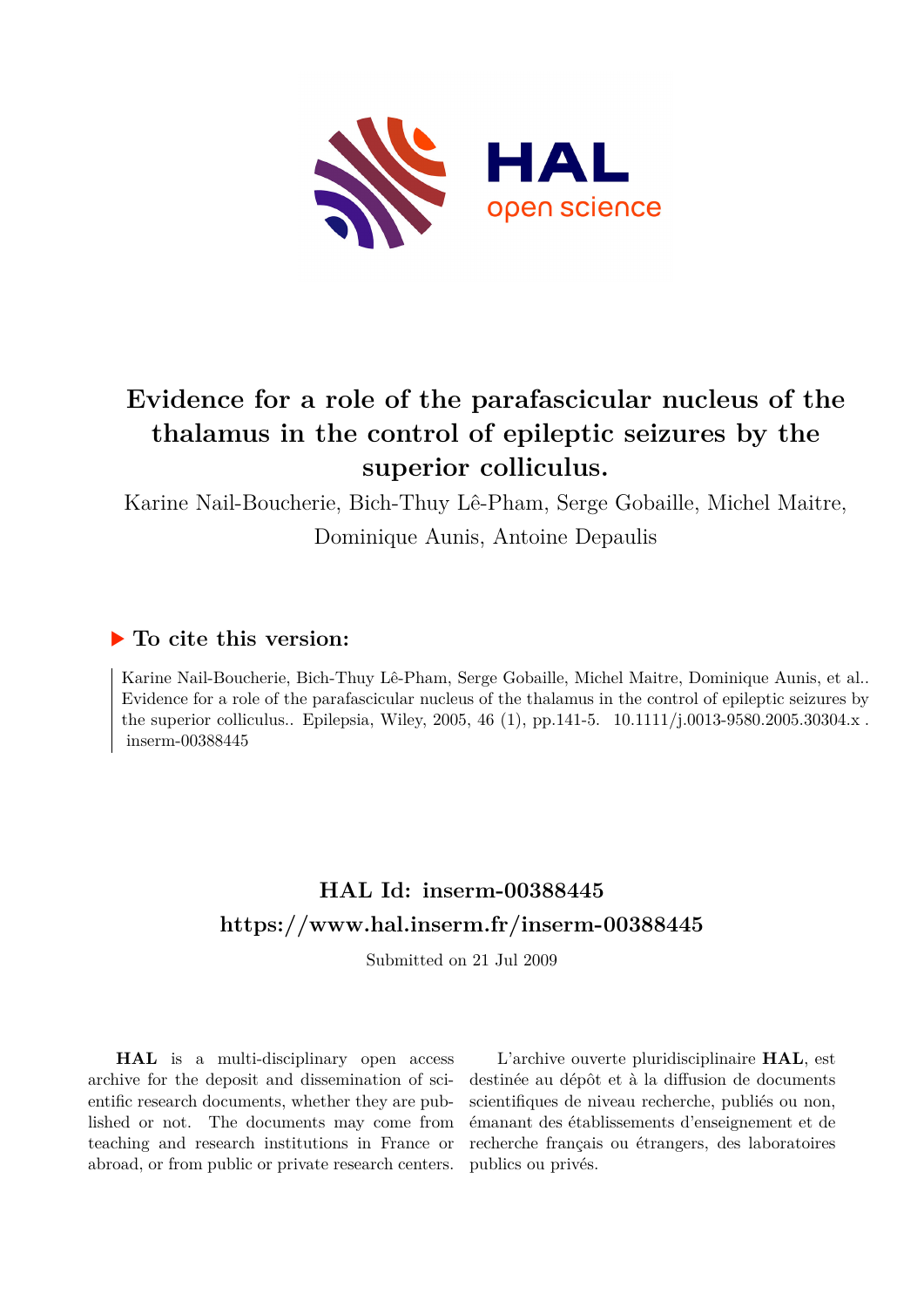# Evidence for a role of the parafascicular nucleus of the thalamus in the control of epileptic seizures by the superior colliculus

Nail-Boucherie<sup>1</sup>, K., Lê-Pham, B.T<sup>1</sup>., Gobaille S.<sup>2</sup>, Maitre M.<sup>2</sup>, Aunis, D.<sup>2</sup>, Depaulis, A.<sup>1\*</sup>

1: Neurobiologie et Neuropharmacologie des épilepsies généralisées, INSERM U. 398, Faculté de Médecine, Strasbourg, France 2: Laboratoire des Neuromodulateurs à visée thérapeutique, INSERM U 575, Faculté de Médecine, Strasbourg, France

\*Corresponding author (present address):

Depaulis, A., PhD JE 2413 "Contrôle des réseaux synchrones épileptiques" Université Joseph Fourier 2280, rue de la Piscine 38400 St Martin d'Hères, France

Tel.: (33) 476 63 54 14 Fax.: (33) 476 63 54 15 e-mail: Antoine.depaulis@ujf-grenoble.fr

Key words : epilepsy, animal model, control, substantia nigra, superior colliculus, parafascicular nucleus, microdialysis, microinjections, thalamus, absence epilepsy

Running title : Parafascicular nucleus and control of seizures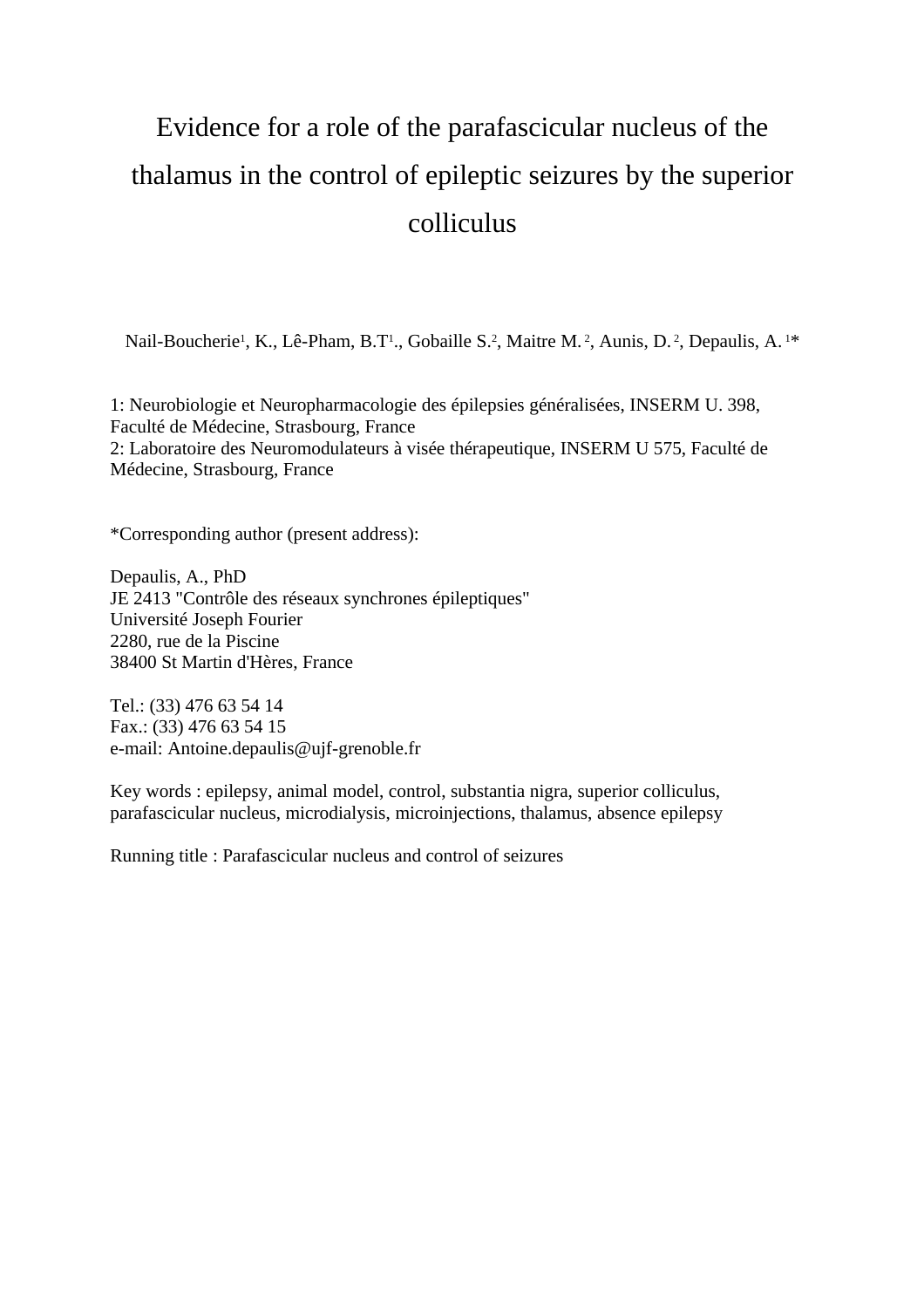#### **Abstract**

#### Purpose

The aim of this study was to investigate whether the nucleus parafascicularis (Pf) of the thalamus could be a relay of the control of epileptic seizures by the superior colliculus (SC). The Pf is one of the main ascending projection of the SC, the disinhibition of which has been shown to suppress seizures in different animal models and has been proposed as the main relay of the nigral control of epilepsy.

#### **Methods**

Rats with genetic absence seizures (Generalized Absence Epilepsy Rat from Strasbourg or GAERS) were used in this study. The effect of bilateral microinjection of picrotoxin, a GABA antagonist, in the SC on the glutamate and GABA extracellular concentration within the Pf was first investigated using microdialysis. In a second experiment, the effect of direct activation of Pf neurons on the occurrence of absence seizures was examined by microinjection of low doses of kainate, a glutamate agonist.

#### Results

Bilateral injection of picrotoxin (33 pmol/side) in the SC suppressed spike and wave discharges for 20 min. This treatment resulted in an increase of glutamate but not GABA levels in the Pf during the same time course. Bilateral injection of kainate (35 pmol/side) into the Pf significantly suppressed spike and wave discharges for 20 min, whereas such injection were without effects when at least one the site was located outside the Pf.

#### **Conclusions**

These data suggest that glutamatergic projections to the Pf could be involved in the control of seizures by the SC. Disinhibition of these neurons could lead to seizure suppression and may be involved in the nigral control of epilepsy.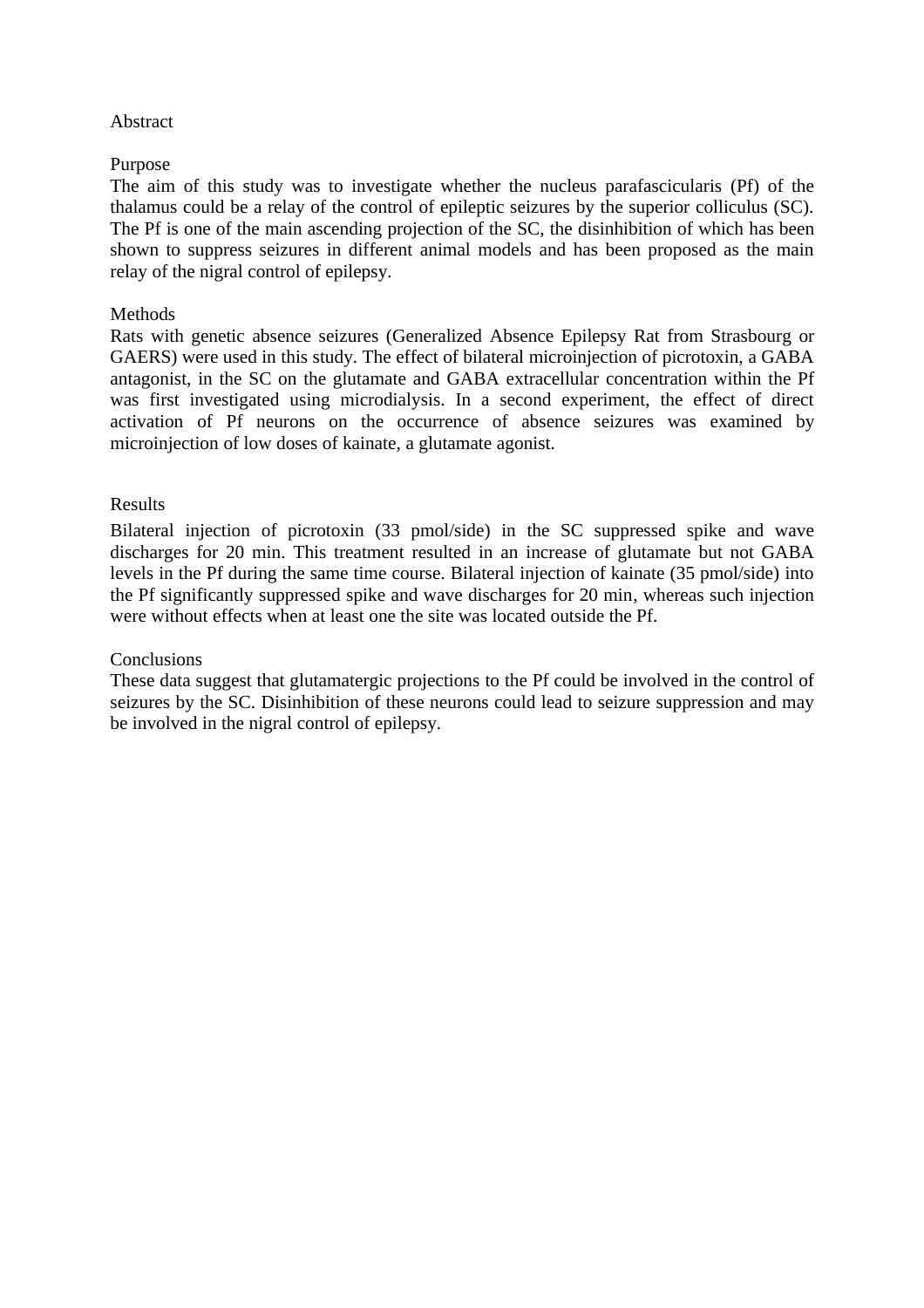Introduction

Several lines of evidence have suggested that the basal ganglia and especially the substantia nigra pars reticulata (SNR), their main output station, are involved in the control of epileptic seizures (1, 2). In particular, it has been shown that any pharmacological or electrical manipulation of the basal ganglia that results in inhibition of the SNR, suppresses the occurrence of most epileptic seizures (for review see 2). Yet, the mechanisms and circuits involved in this "nigral control of epilepsy" remain to be characterized.

Recently, we have shown that the neuronal populations of the intermediate and superficial layers of the caudal superior colliculus (SC) may constitute an important relay for the control of absence seizures by the basal ganglia, via the SNR (3). One of the main output of the SC is the ascending projection to the centromedial and the parafascicular nuclei (Pf) of the thalamus, two main components of the intralaminar nuclei (4, 5). Both experimental and clinical studies show that the intralaminar nuclei may play a role in the modulation and/or maintenance of seizures and neuronal oscillations (6, 7, 8).

The aim of this study was thus to investigate whether the Pf, the main intralaminar nucleus, could be a relay of the nigral control of epileptic seizures. To this aim, the genetic model of absence epilepsy in the rat (Genetic Absence Epilepsy Rat from Strasbourg or GAERS) was used and involvement of the collicular projection to the Pf during suppression of absence seizures was investigated by measuring variations in the extracellular levels of GABA and glutamate in the Pf in GAERS. In a second experiment, the consequences of Pf activation on the occurrence of absence seizures was studied by measuring the effects of local injection of a low, non toxic, dose of kainate on the occurrence of spike and wave discharges (SWD) in GAERS.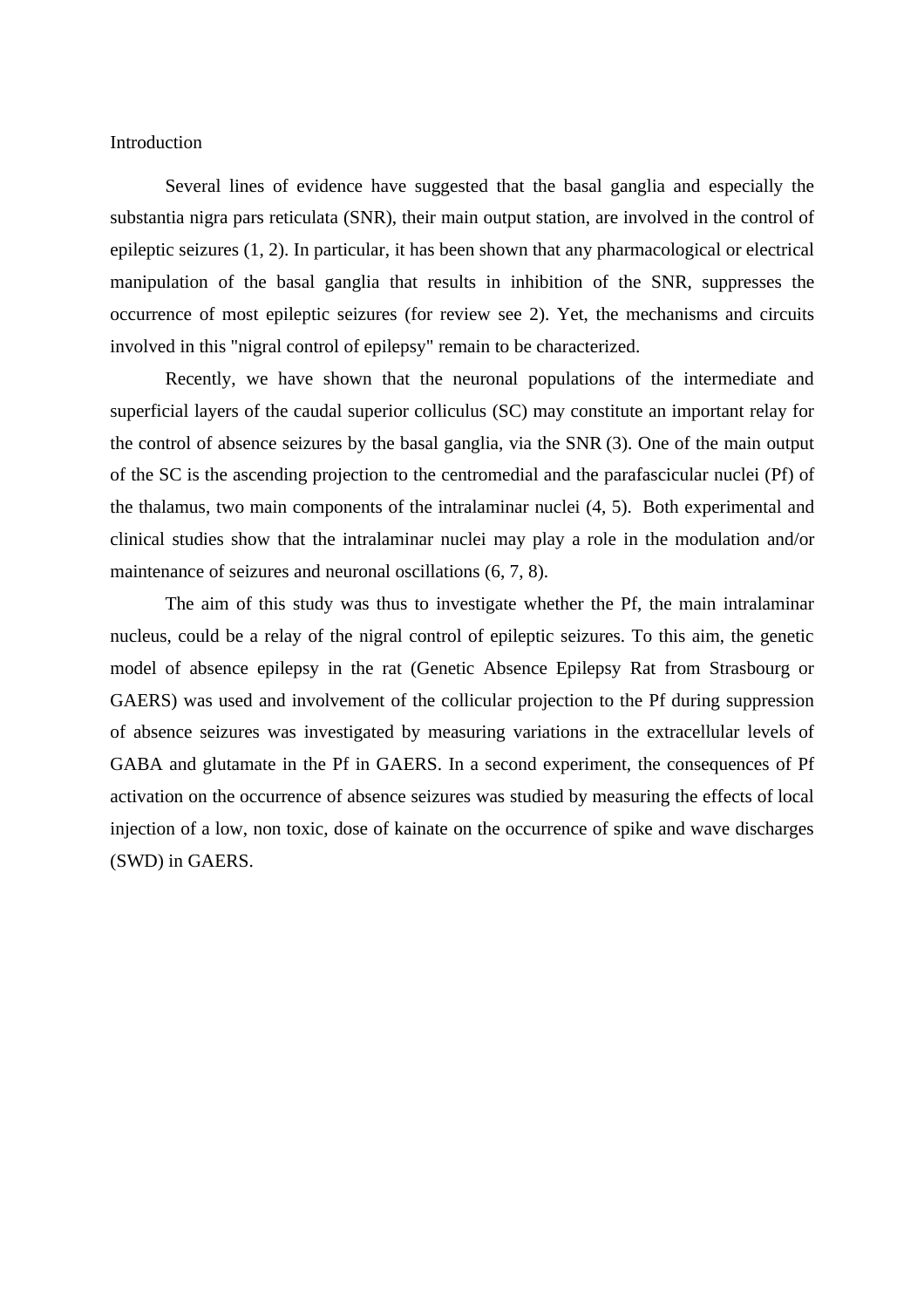#### **Methods**

Adult male GAERS rats (250-350 g), a strain with spontaneous generalized non-convulsive seizures, bred at U398 Inserm in Strasbourg were kept in individual cages under a 12/12 h normal light/dark cycle, with food and water *ad libitum*. They were implanted under general anesthesia (diazepam 4 mg/kg + ketamine 1,000 mg/kg, i.p.) with four single-contact recording electrodes as previously described (3). Stainless-steel guide-cannulae (o.d. = 0.4 mm; i.d. = 0.3 mm) were aimed bilaterally at (i) the deep layers of the caudal part of the SC  $(A/P: -7.3$  mm; M/L: 2.0 mm; D/V: - 4.0 mm from bregma) or (ii) the Pf (A/P: - 4.80 mm; M/ L: 1.5 mm; D/V: 4.4 mm from bregma). A microdialysis guide was also aimed just above the parafascicular nucleus (A/P:- 4.80 mm; M/L: 1.5 mm; D/V: 4.4 mm from bregma) in animals implanted in the SC. All experiments were carried out in accordance with the European Community Council Directive of 24 November 1986 (86/609/EEC).

After at least a week of recovery and habituation to handling, the electroencephalograms (EEGs) were recorded between 9.00 and 12.00 a.m (left frontal-parietal; right frontal-parietal) in awake freely moving animals using a digital acquisition system (Coherence 3NT, Deltamed, France). The animals were injected bilaterally in a volume of 200 nl/side (i) in the SC with saline or picrotoxin at a dose of 33 pmoles/side (Sigma, France) dissolved in NaCl 0.9 %, as in our previous study (3) or (ii) in the parafascicular nucleus with saline or a low non toxic dose of kainate (35 pmoles/side) dissolved in NaCl 0.9 %. This range of kainate dose is known to activate cell bodies for about 20-30 min, without lesioning effects, upon intracerebral microinjections (9). For each recording session, intracerebral injections were performed after a 20-min reference EEG recording. The EEG recording was then resumed for up to 60 min and the behaviour of the animal was observed.

Dialysis in the Pf was carried out 60 min before and 100 min after injection of picrotoxin or saline in the SC. The microdialysis probe (polycarbonate-polyether, 20-kDa molecular mass cutoff, 2 mm long and 0.52-mm diameter, CMA 12; CMA Microdialysis) was first inserted into the guide and was connected to a microinjection pump (CMA 100; CMA Microdialysis). The perfusion medium contained 147 mM NaCl, 4.0 mM KCl and 2.4 mM CaCl2, pH 6.5, filtered through 0.22 µM Millex Millipore filters before each experiment and was perfused at 1.0 µl/min (20-min collection). The GABA and glutamate contents of the dialysates were determined by fluorimetric detection (Waters fluorimeter 470; excitation, 345 nm; emission, 455 nm) of the *o*-phthaldehyde derivatives after their separation by HPLC, using a modification of the method of Allison et al. (1984) (10). All chromatographies were performed with a Nucleosil C 18 column (5 m, 25 x 0.4 cm), a Waters pump (model 626), a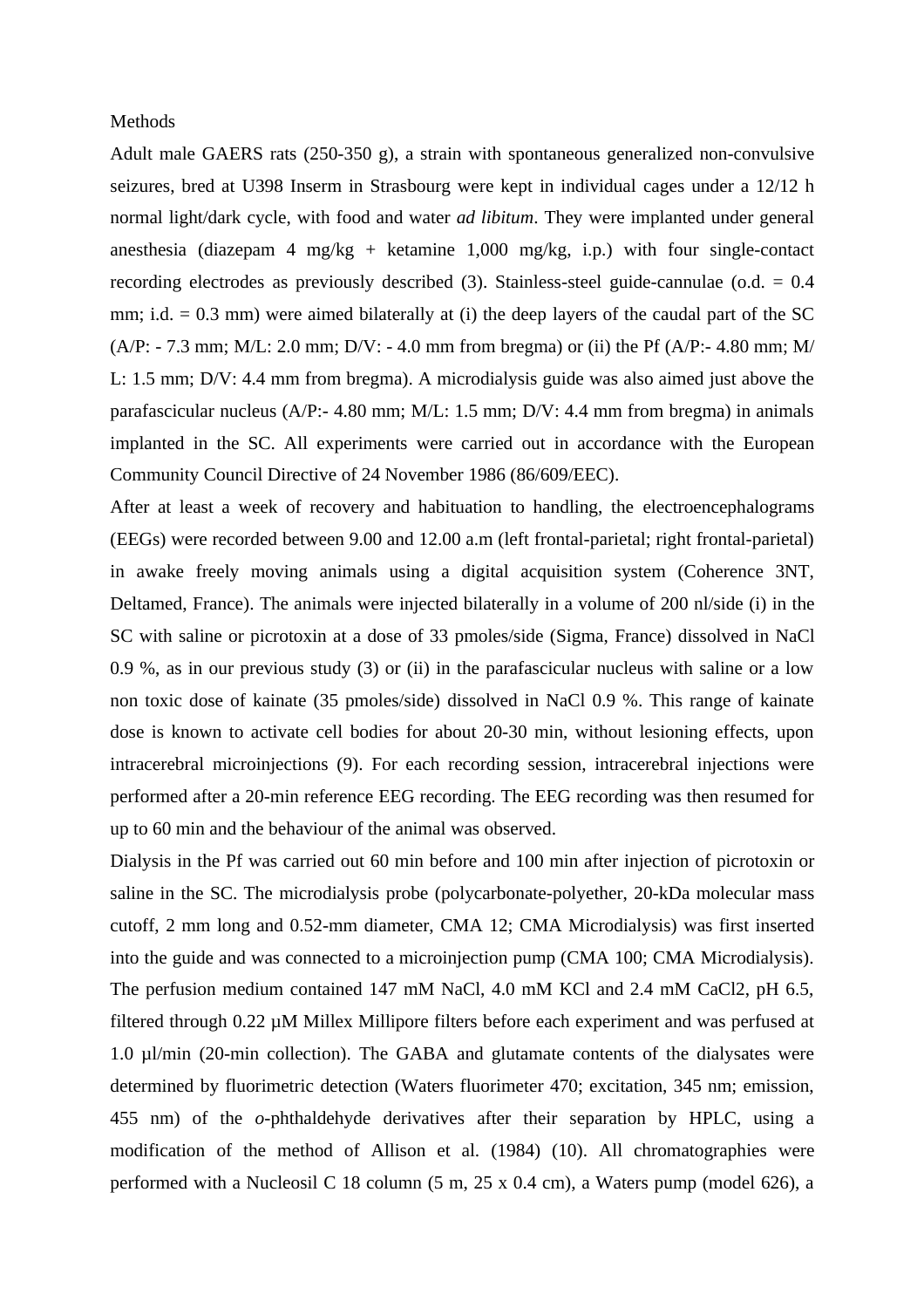controller 600 S and a Millenium 32 integrator. .

Upon completion of the experiments, the animals were killed with an overdose of nembutal and the brains were removed, cut in 20-µm coronal sections, stained with cresyl violet and each injection site and placement of the dialysis probe were localized with reference to the atlas of Paxinos and Watson (11) in the caudal aspect of the SC or near the Pf, respectively. When an injection or a microdialysis site were respectively located outside the SC or the parafascicular nucleus, the data were not included in the analysis.

The EEG data were expressed as mean  $\pm$  SEM cumulated absence seizure duration (s) of spike-and-wave discharges (SWD) per 20-min period. Paired comparison versus control conditions (saline) were made using an ANOVA and were confirmed with a non parametric test (Wilcoxon). The microdialysis data were expressed as mean  $\pm$  SEM of percentage of basal release of the 4 first baseline samples (i.e., before injection) and were compared to control conditions (saline) using a one-way ANOVA followed by a Student-Newman-Keuls as multiple comparisons test.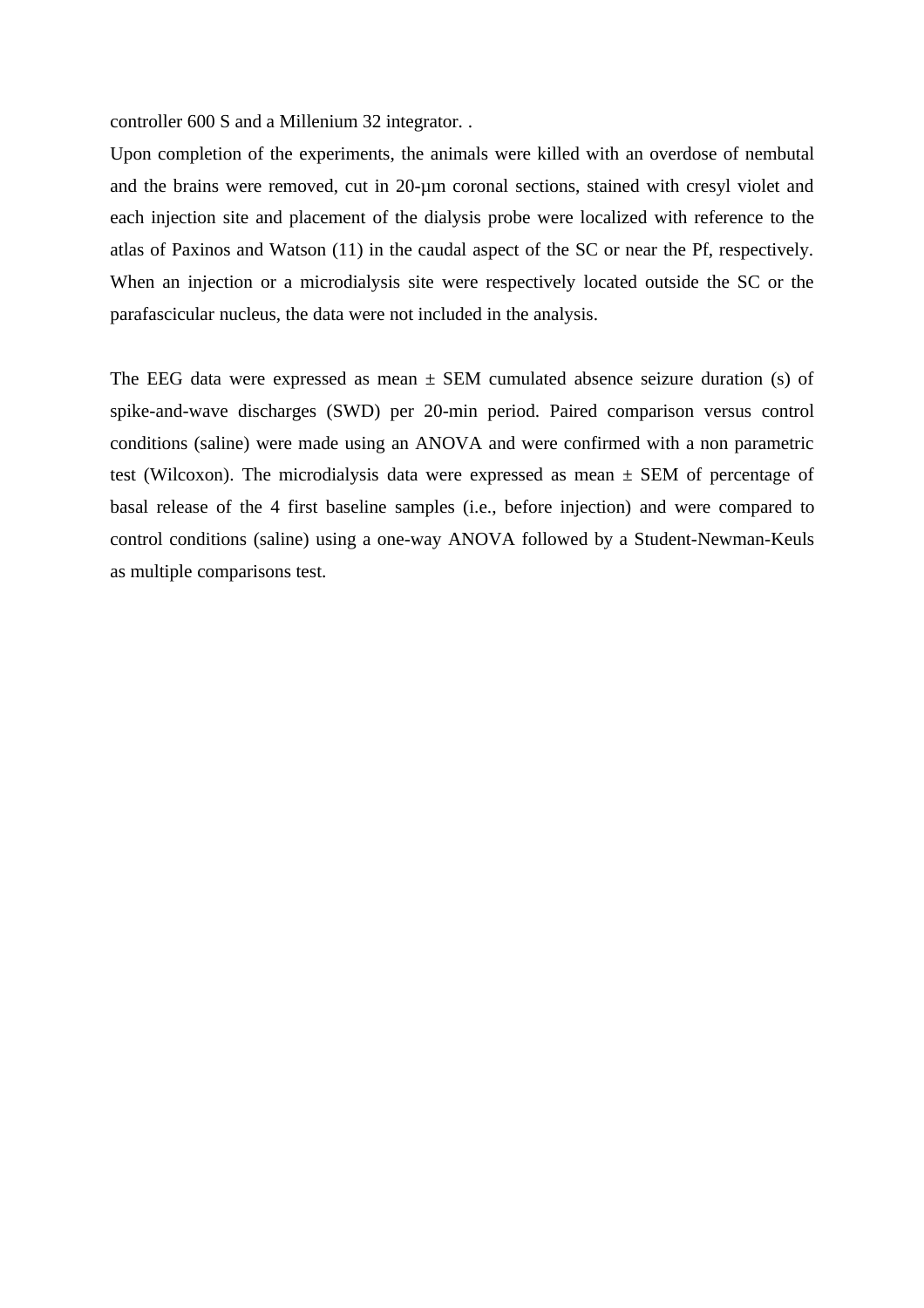#### Results

## *Experiment 1 : Effects of bilateral injection of picrotoxin in the caudal superior colliculus on amino acid release in the parafascicular nucleus*

Bilateral injection of picrotoxin (33 pmoles/side; n=4) in the caudal part of the SC significantly decreased cumulated duration of SWD during the first 20 min post injection period as compared to saline injection, as previously reported (3, 12) (results not shown). When Pf microdialysis was performed in these animals, the mean baseline extracellular concentration was  $37.8 \pm 3.9$  pmoles/20 min for glutamate and  $3.91 \pm 1.75$  pmoles/20 min for GABA. Picrotoxin injection in the SC induced a significant increase of extracellular levels of glutamate in the Pf, 40 min post injection  $(+ 28.8 %$  of the basal level, p <0.05, Newman-Keuls ; figure 1) as compared to saline injection, whereas no change was observed in the extracellular GABA level (figure 1). Since the dead volume of the catheter (20 µl) corresponded to a 20-min collection, the extracellular increase of glutamate observed at 40 min post injection of picrotoxin corresponded to the antiepileptic effect observed 20 min post injection.

#### Figure 1 about here

## *Experiment 2 : Effects of bilateral injection of kainate in the parafascicular nucleus on spikeand-wave discharges*

Bilateral injection of kainate (35 pmole/side; n=8) in the Pf significantly decreased ( $>$  70 %) the cumulated duration of SWD 20 min post-injection as compared to saline injection and to the reference period ( $p$ < 0.05 and  $p$ <0.0001 respectively, ANOVA; figure 2). At this dose no overt behavioral reaction was observed at any time after the kainate injection. No differences between kainate and saline conditions were observed at 40 and 60 min postinjection. No cell losses were observed in these animals in the region of the Pf following histological controls. When one of the injection sites was located outside the Pf (n=3), injection of KA did not result in significant suppression of SWD (Table 1).

Figure 2 about here Table 1 about here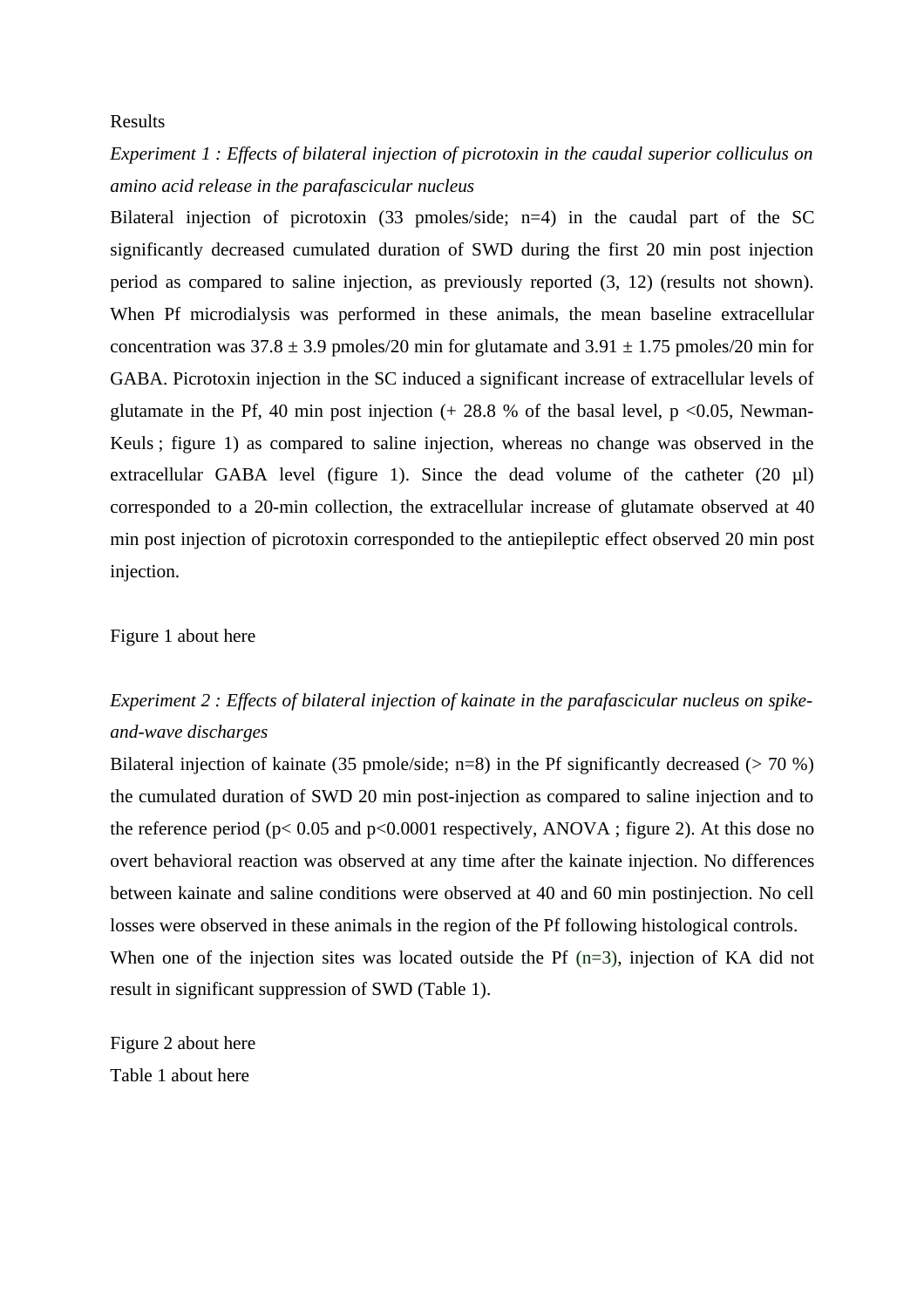#### Discussion

The main results of the present study are that (i) disinhibition of the caudal part of the SC which results in suppression of absence seizures is associated with a significant increase of glutamate in the Pf whereas no change of GABA concentration was observed and (ii) direct pharmacological bilateral activation of the Pf suppresses absence seizures. Although preliminary, these data suggest that the glutamatergic projection from the caudal aspect of the SC to the Pf is a critical relay in the output circuit involved in the control of seizures by the basal ganglia via the SNR.

The data of the first experiment of this study confirmed previous results obtained in our laboratory showing that disinhibition of the intermediate layers of the caudal SC suppresses absence seizures without behavioural side effects (3, 12). It is also in agreement with data from the literature showing an antiepileptic effect in different animal models of seizures following activation or disinhibition of the SC (13). The microdialysis data of this experiment suggest that glutamatergic fibers are critically involved in mediating the antiepileptic effects of SC disinhibition. The involvement of these glutamatergic projections is further supported by the time course of the glutamate increase which is similar to the anti-epileptic effects. Little is known about the neurotransmitter nature of the SC-Pf projections (4, 5) and our data suggest that glutamatergic fibers are an important component of this pathway. It is not possible from our study to determine the origin of the GABA measured in the Pf, but our data suggest that GABAergic neurons may not be an important part of the SC-Pf projection. Further experiments are required to confirm the involvement of the glutamatergic neurons in the control of seizures by the disinhibition of the SC.

The second experiment of the present study further confirmed that activation of glutamate receptors in the Pf leads to absence-seizure suppression and is likely to mediate, at least in part, the suppressing effects of SNR inhibition and/or SC disinhibition. In the present study, microinjection of low doses of kainate was used to activate cell bodies, since intracerebral microinjection of this compound have been shown to result in behavioural or physiological effects lasting up to 30 min (9). The time course of suppressive effect on SWD is thus in agreement with data from the literature. In addition, at the dose used, no cell death is observed, especially in brain structures with moderate concentration of kainate receptors, as it is the case for the Pf (14). In our study, no overt loss of cells was observed in the area of the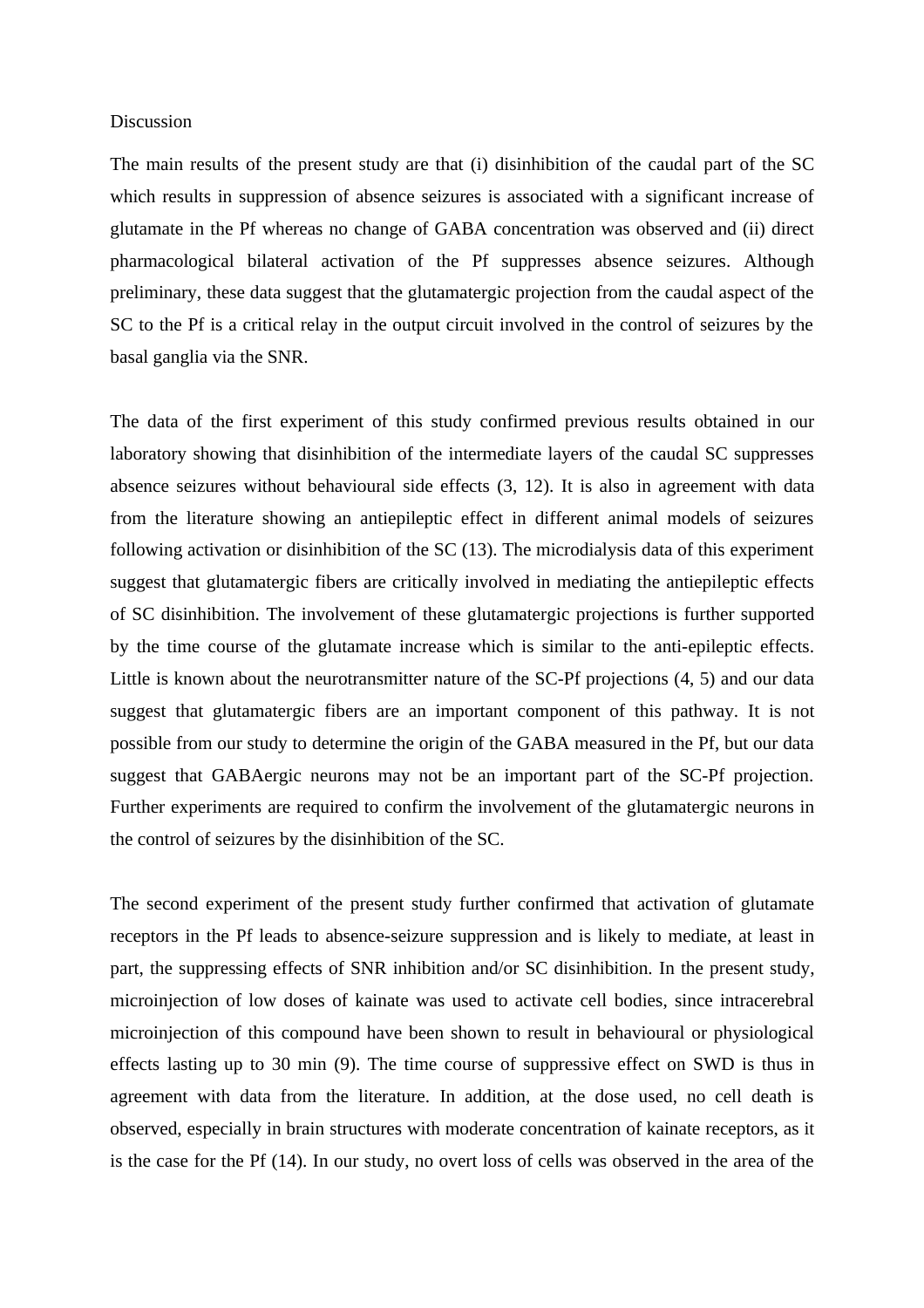injection. These data remain to be confirmed with other pharmacogical or electrical means of activation. However, they are in agreement with clinical reports showing that electrical stimulation of the centromedian nucleus of the thalamus (which shares similar connections with Pf) results in potent anti-epileptic effects in human patients (7). Whether similar mechanisms are involved in seizure suppression in animal models and human patients and whether this control depends on the type of seizures remain to be determined. However, our data are also in agreement with experimental reports indicating that an increase of activity of intralaminar neurons is associated with the cortical desynchronized activity that characterizes wakefulness (15). Altogether, our results suggest that direct or indirect activation of Pf neurons could reduce the capacity of the cortical neurons to synchronize, thus limiting the occurrence of epileptic discharges.

Neurons of intralaminar thalamic nuclei such as the centrolateral and paracentral nuclei are recruited rythmically during SWDs through mechanisms underlying glutamatergic excitation modulated by GABAergic influences (8). These neurons may be involved in the maintenance of cortico-thalamic oscillations and a change in their excitability, as induced by activation of glutamatergic input or by direct activation of kainate receptor as in the present study, could thus interrupt SWD. Whether this suppressive effect results from a blockage of neuronal synchronization or oscillations in the frequency range of SWD remains to be determined. In addition, although injection of kainate at sites located outside the Pf did not result in significant effects in the present study, we cannot exclude the possibility that SWD suppression results from a change of excitability of adjacent thalamic nuclei. In particular, diffusion of kainate to neurons of the ventro-basal nuclei, known to be critical in the generation of SWD (16), could suppress their oscillating activity and result in seizure suppression. Further studies conducted in our laboratory are currently aimed to determine the specificity of the glutamatergic SC-Pf projection in the control of seizures by the SC and to better understand the mechanisms through which activation of these fibers suppress SWD.

#### Aknowledgments

The authors want to thank Viviane Hechler for her help in the HPLC analysis. KNB was the recipient of research fellowship from Université Louis Pasteur – CNRS – Eli Lilly.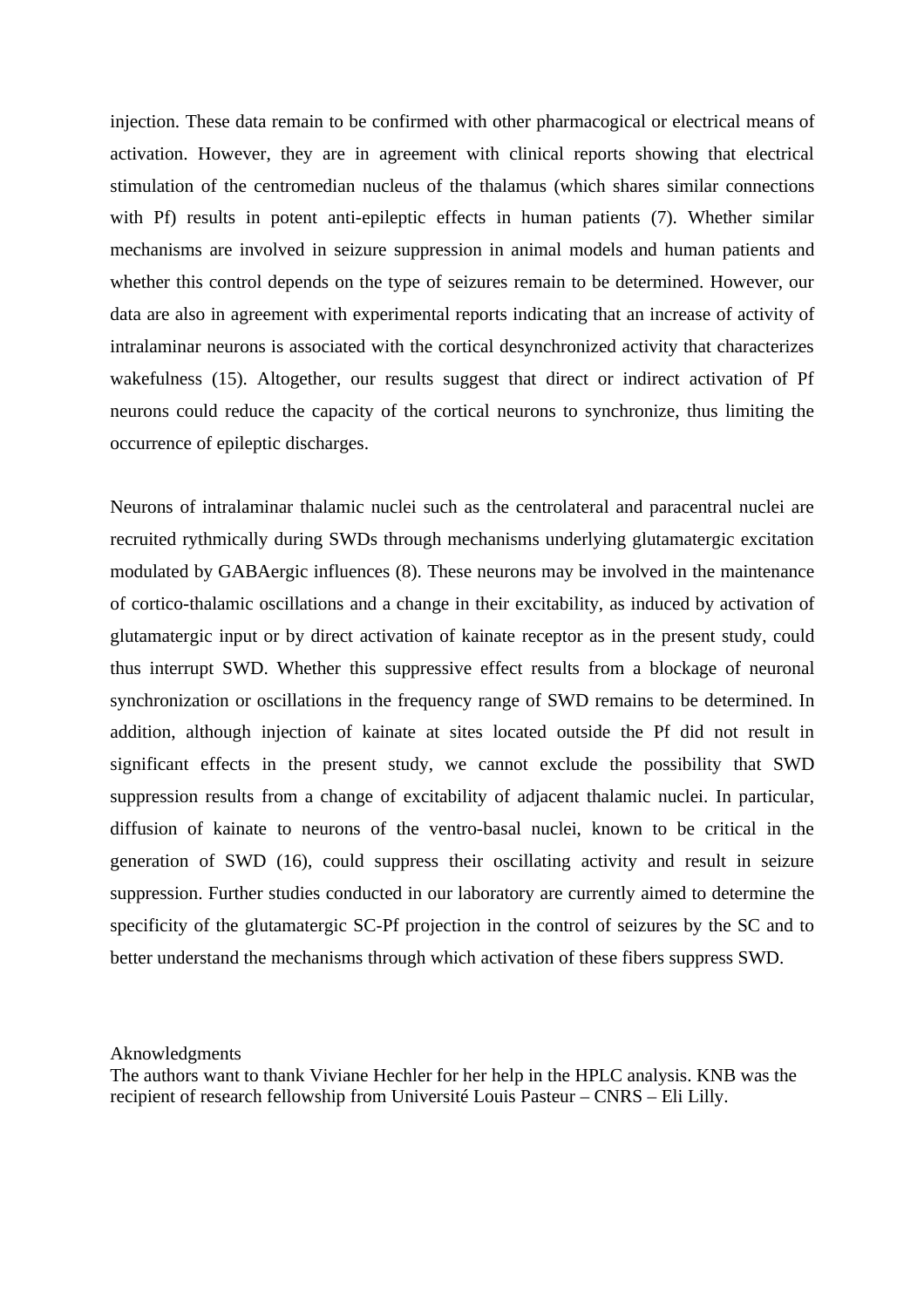#### References

- 1. Gale K. Mechanisms of seizure control mediated by gamma aminobutyric acid: role of the substantia nigra. *Fed Proc* 1985; 44: 2414-2424.
- 2. Deransart C, Vercueil L, Marescaux C, Depaulis A. The role of basal ganglia in the control of generalized absence seizures. *Epilepsy Res* 1998; 32: 213-223.
- 3. Nail-Boucherie K, Lê-Pham B T, Marescaux C, Depaulis A. Suppression of absence seizures by electrical and pharmacological activation of the caudal superior colliculus in a genetic model of absence epilepsy in the rat. *Exp Neurol* 2002; 503-514.
- 4. Yamasaki DS, Krauthamer GM, Rhoade RM. Superior collicular projection to intralaminar thalamus in rat. *Brain Res* 1986; 378: 223-233.
- 5. Krout KE, Loewy AD, Max Westby GW, Redgrave P. Superior colliculus projections to midline and intralaminar thalamic nuclei of the rat. *J. Comp Neurol* 2001; 431: 198-216.
- 6. Banerjee PK, Snead OC. Thalamic NMDA receptors in the gamma-hydroxybutyrate model of absence seizures: a cerebral microinjection study in rats. *Neuropharmacology* 1995; 34: 43-53.
- 7. Velasco M, Velasco F, Velasco AL. Centromedian-thalamic and hippocampal electrical stimulation for the control of intractable epileptic seizures. *J Clin Neurophysiol.* 2001; 18: 6495-513
- 8. Seidenbecher T, Pape HC. Contribution of intralaminar thalamic nuclei to spike-and-wavedischarges during spontaneous seizures in a genetic rat model of absence epilepsy. *Eur J Neurosci* 2001; 13: 1537-46.
- 9. Bandler R, Depaulis A. Elicitation of intraspecific defence reactions in the rat from midbrain periaqueductal grey by microinjection of kainic acid, without neurotoxic effects. *Neurosci Lett* 1988; 7: 291-296.
- 10. Allison L, Mayer AGS, Shoup RE. O-Phtalaldehyde derivatives of amines for high-speed liquid chromatography/electrochemistry. *Anal Chem* 1984; 56:1089-1102.
- 11. Paxinos G, Watson C. The rat brain in stereotaxic coordinates. 1986; 2nd ed. Academic Press, San Diego.
- 12. Depaulis A, Liu Z, Vergnes M, Marescaux C, Micheletti G, Warter J. Suppression of spontaneous generalized non-convulsive seizures in the rat by microinjection of GABA antagonists into the superior colliculus. *Epilepsy Res* 1990; 5: 192-198.
- 13. Redgrave P, Simkins M, Overton, P, Dean P. Anticonvulsant role of nigrotectal projection in the maximal electroshock model of epilepsy - I. Mapping of dorsal midbrain with bicuculline. *Neuroscience* 1992; 46: 379-90.
- 14. Petralia RS, Wang YX, Wenthold RJ. Histological and ultrastructural localization of the kainate receptor subunits, KA2 and GlurR6/7, in the rat nervous system using selective antipeptide antibodies. *J Comp Neurol* 1994 349: 85-110.
- 15. Glenn LL, Steriade M. Discharge rate and excitability of cortically projecting intralaminar thalamic neurons during waking and sleep states. *J Neurosci* 1982; 2: 1387-404.
- 16. [Crunelli V, Leresche N.](http://www.ncbi.nlm.nih.gov/entrez/query.fcgi?cmd=Retrieve&db=pubmed&dopt=Abstract&list_uids=11988776) Childhood absence epilepsy: genes, channels, neurons and networks. *Nat Rev Neurosci* 2002 May;3(5):371-382.